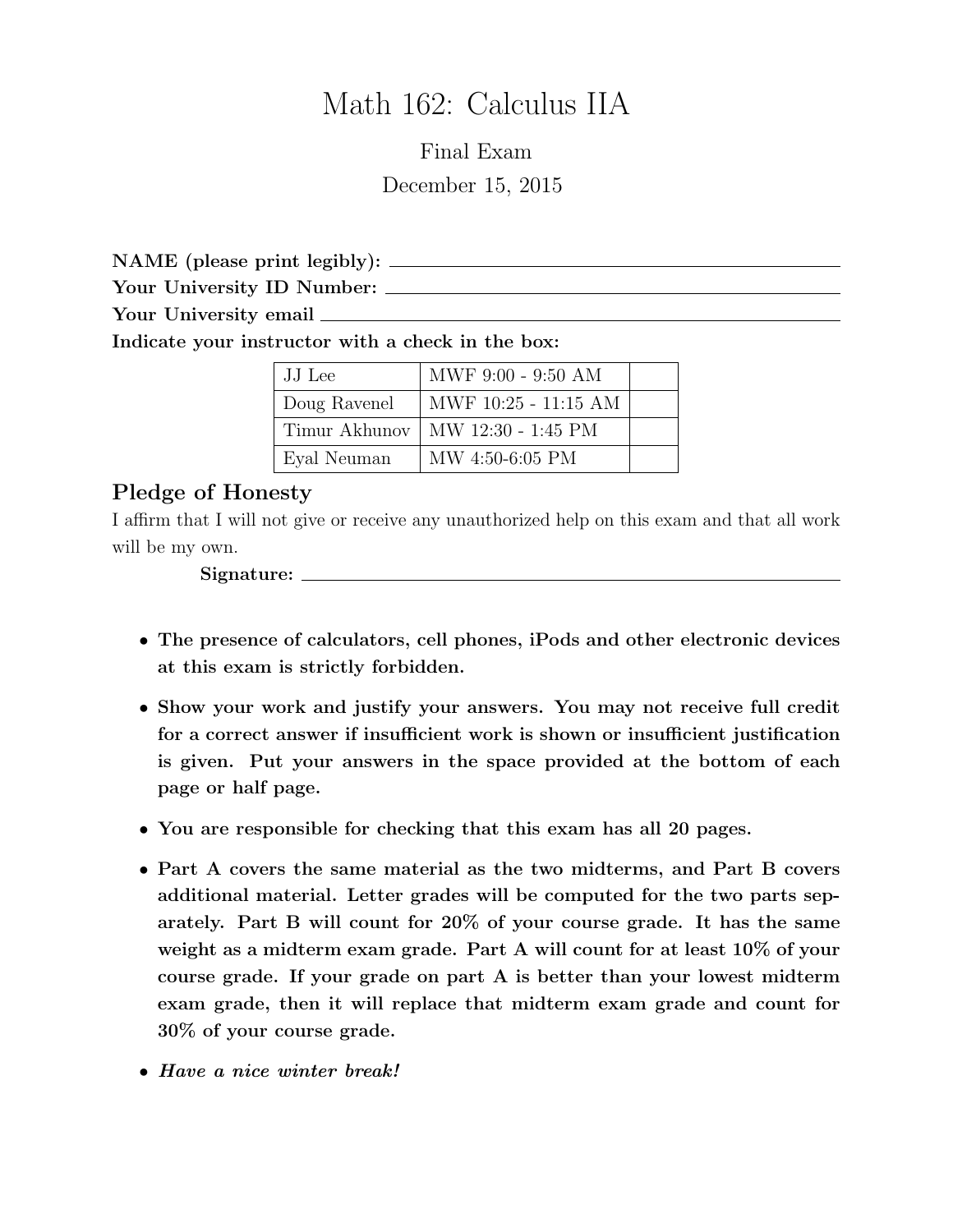| Part A          |              |              |  |  |
|-----------------|--------------|--------------|--|--|
| <b>QUESTION</b> | <b>VALUE</b> | <b>SCORE</b> |  |  |
| 1               | 15           |              |  |  |
| $\overline{2}$  | 20           |              |  |  |
| 3               | 10           |              |  |  |
| 4               | 20           |              |  |  |
| 5               | 15           |              |  |  |
| 6               | 20           |              |  |  |
| <b>TOTAL</b>    | 100          |              |  |  |

| Part B       |              |              |  |  |
|--------------|--------------|--------------|--|--|
| QUESTION     | <b>VALUE</b> | <b>SCORE</b> |  |  |
|              | 20           |              |  |  |
| 8            | 20           |              |  |  |
| 9            | 20           |              |  |  |
| 10           | 20           |              |  |  |
| 11           | 20           |              |  |  |
| <b>TOTAL</b> | 100          |              |  |  |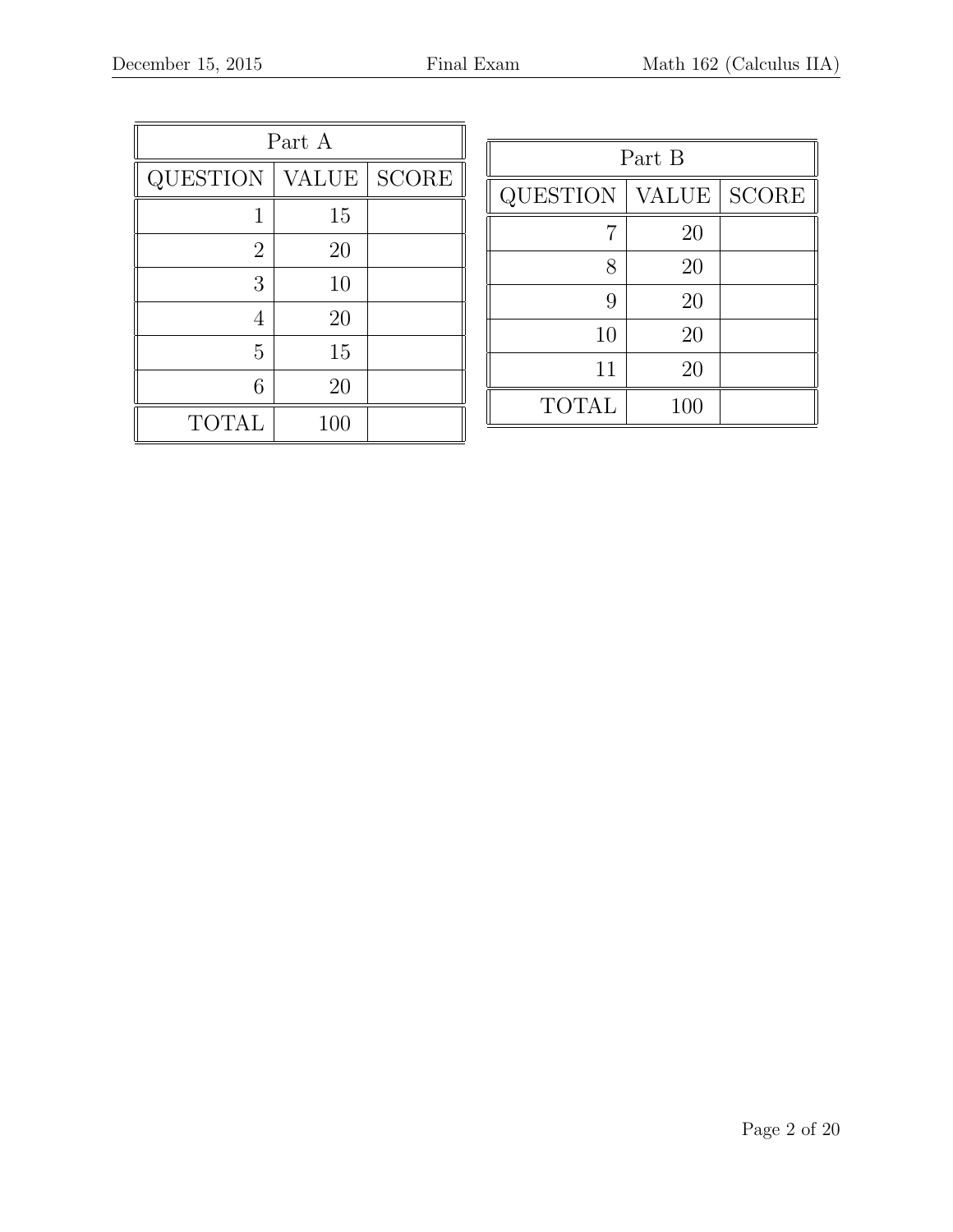### Part A

1. (15 points) Evaluate the integral

$$
\int \frac{1}{x^2 \sqrt{x^2 + 16}} \, dx.
$$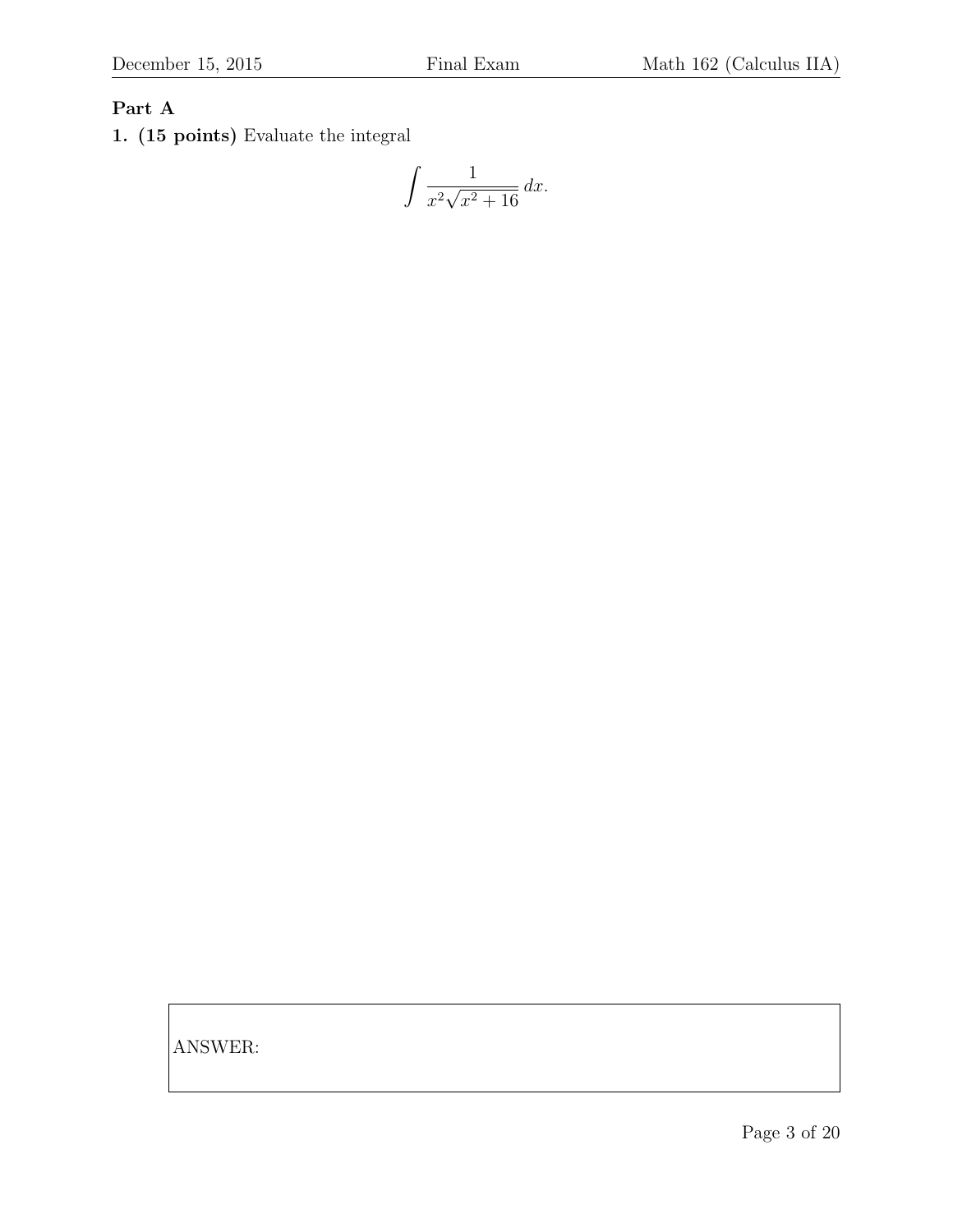(a) Compute the volume of a region bounded by the curves  $y = x^3 + 1$ ,  $y = 1$  and  $x = 1$  and rotated around the  $x$ -axis.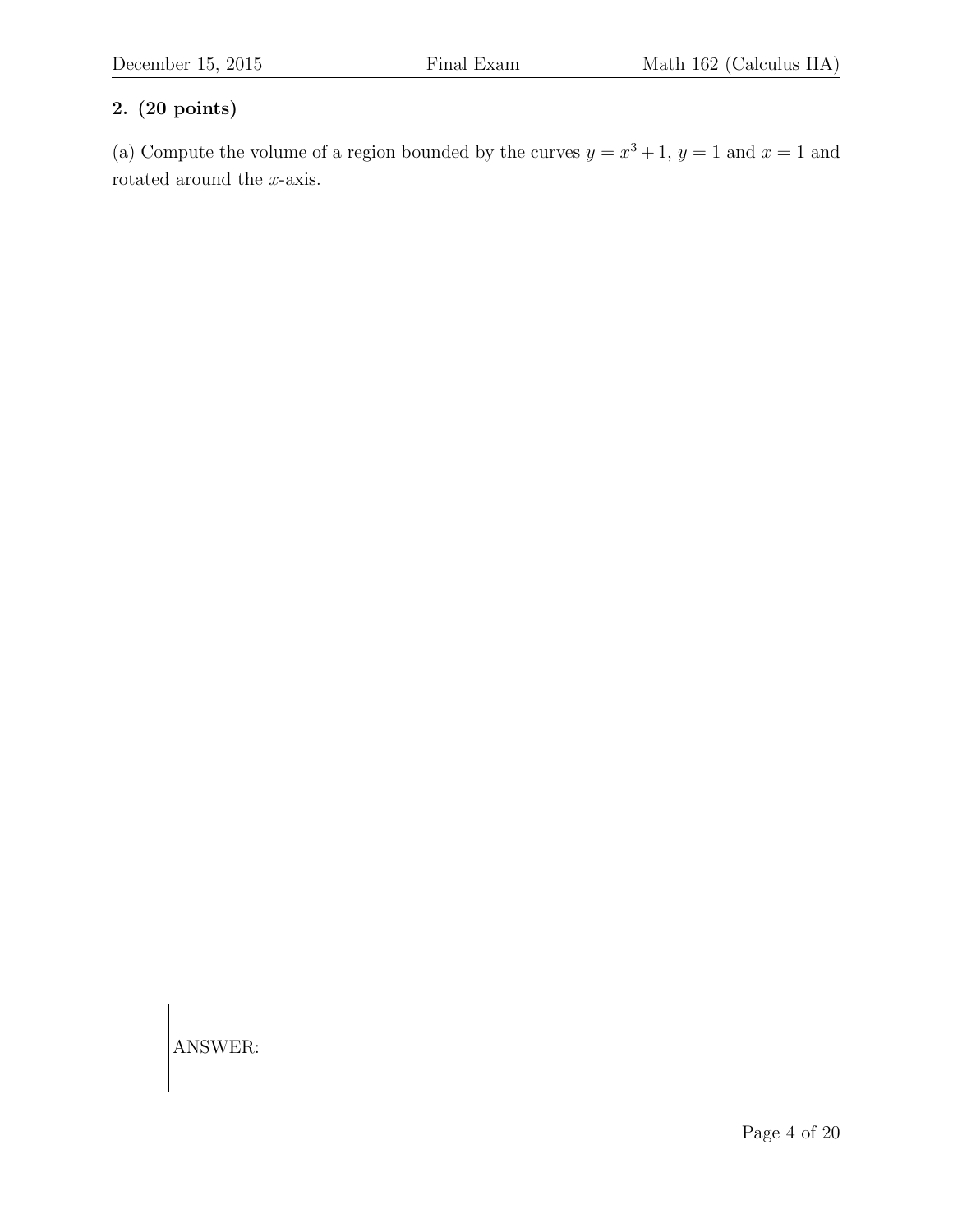(b) Set up the integral for the volume of the region bounded by  $y = x^4$ ,  $y = 0$  and  $x = 2$ and rotated around the x-axis. Use the washer method. Do not evaluate the integral.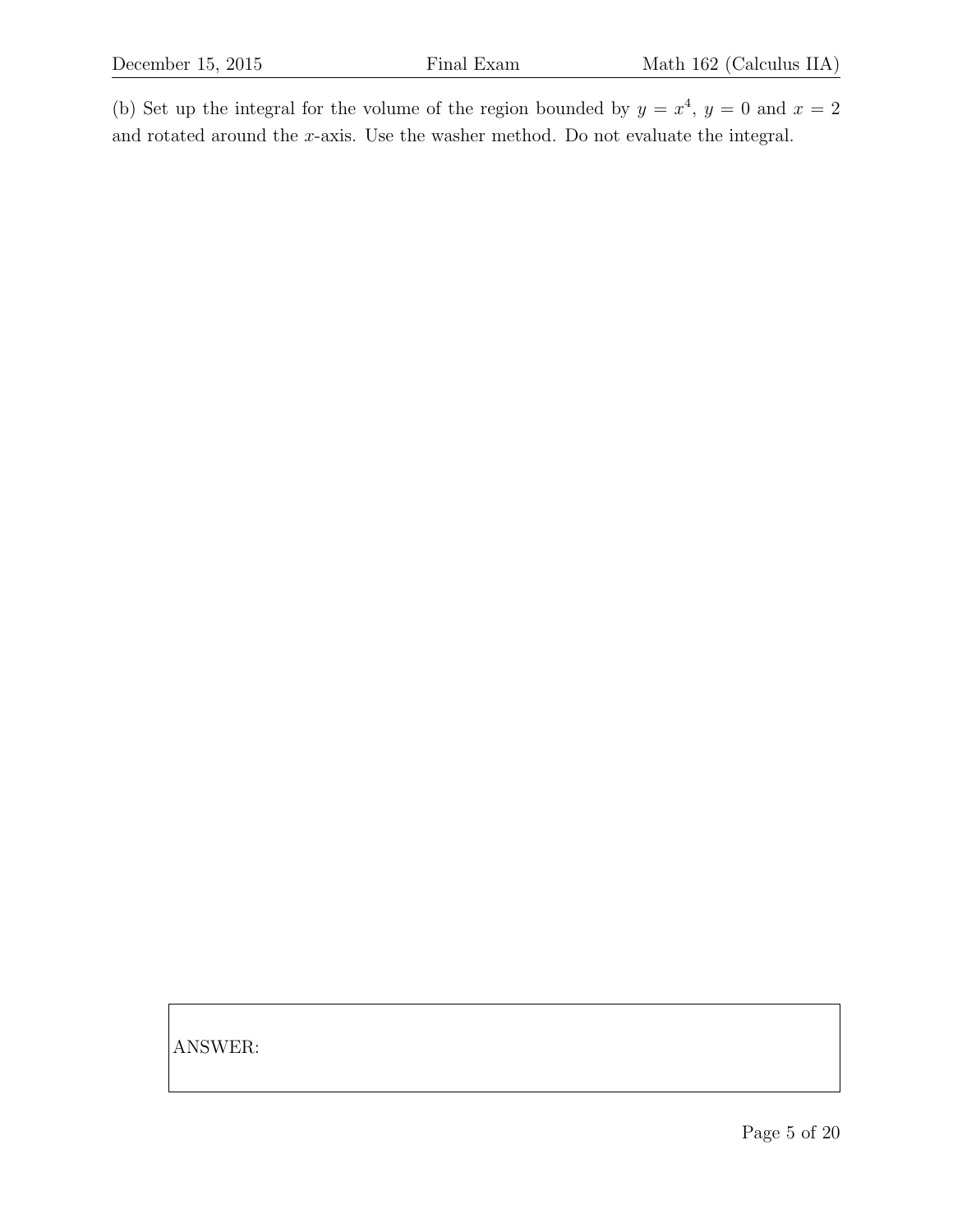Evaluate the integral

 $\int (\ln x)^2 dx.$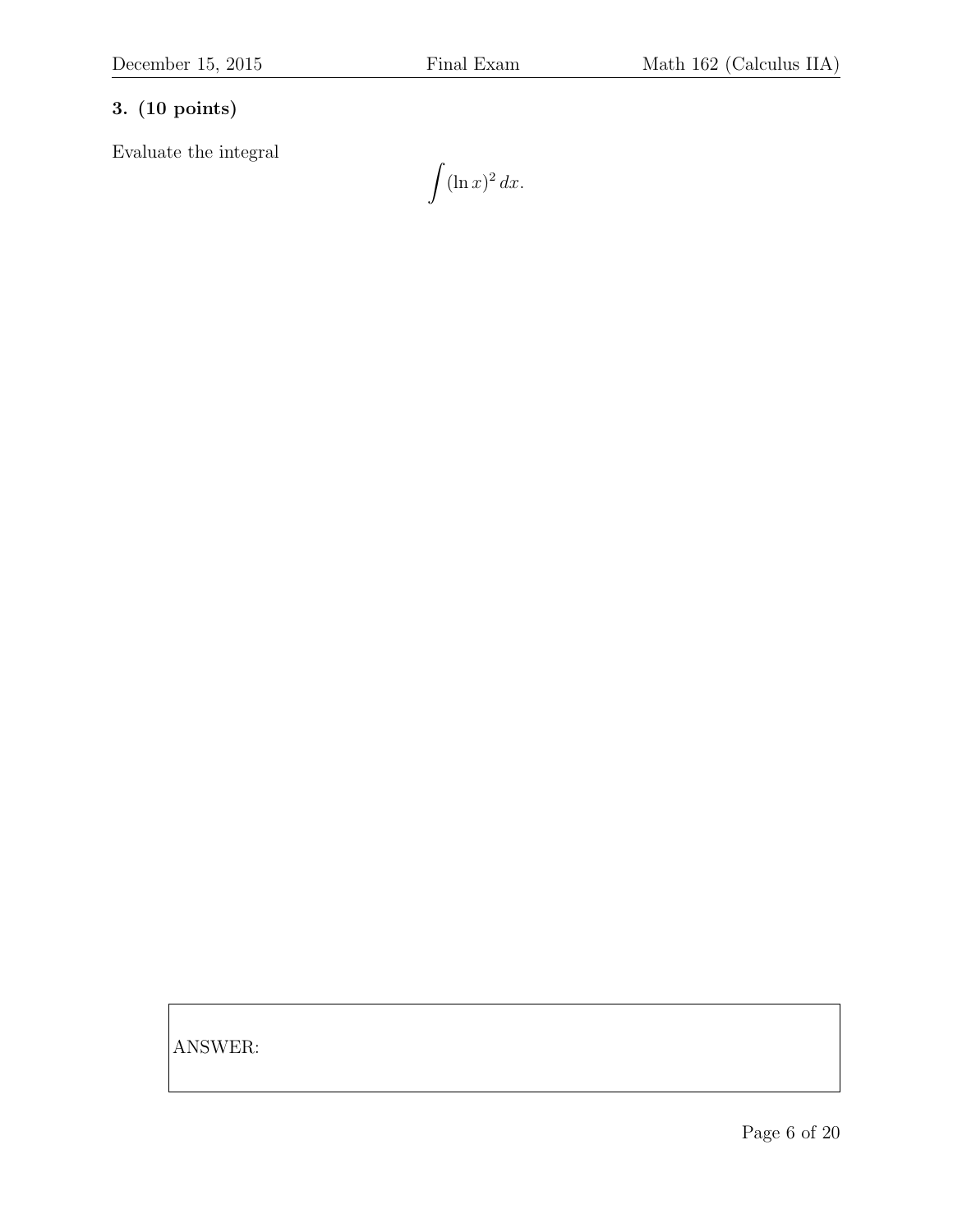(a) Find the partial fraction decomposition of

$$
\frac{3x-2}{x^2-x}.
$$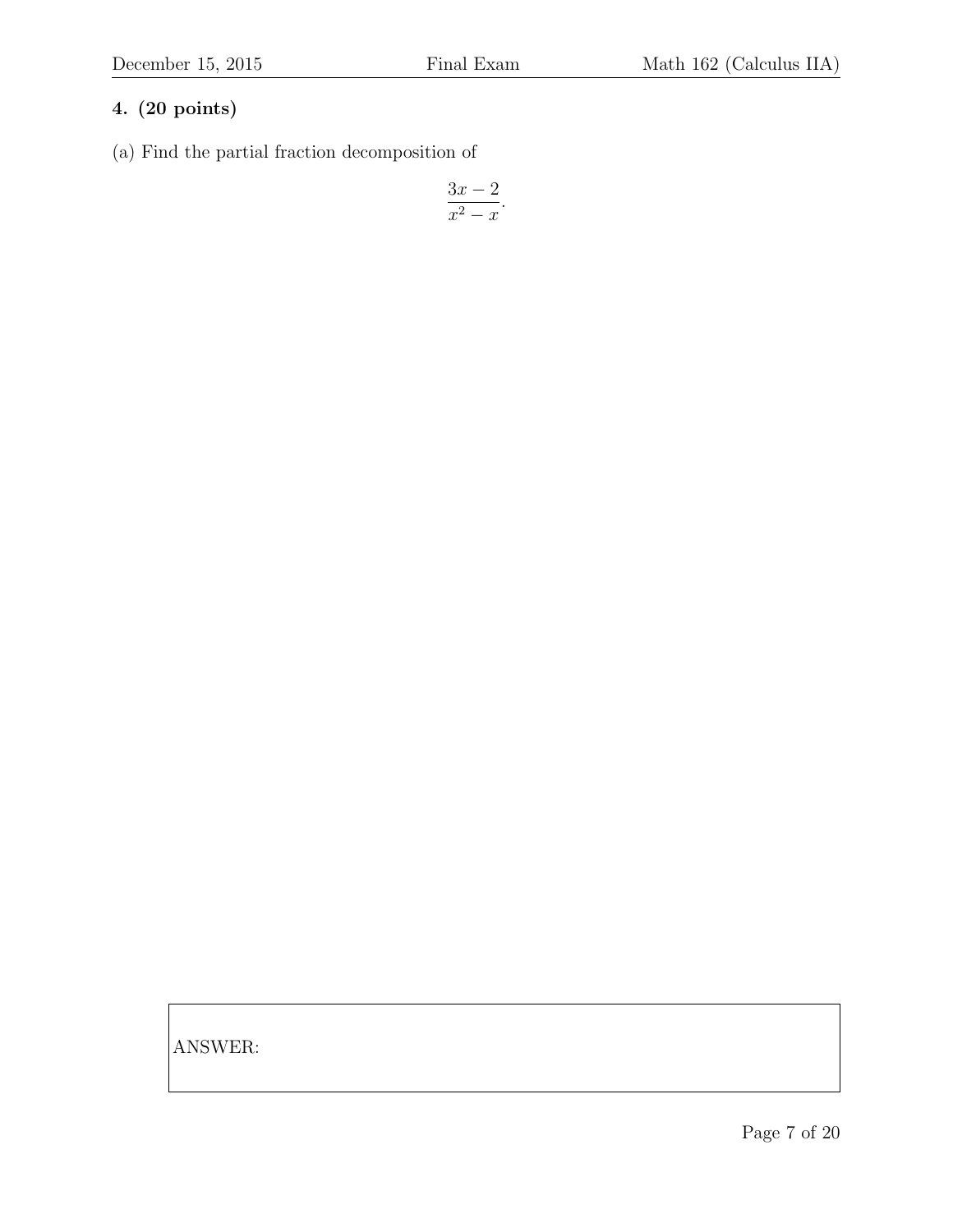(b) Write out the form of the partial fraction decomposition of the function

 $2 + x^3$ <u> 1989 - Johann Barn, mars ar breithinn ar breithinn ar breithinn ar breithinn ar breithinn ar breithinn ar br</u>  $\frac{z+x}{x^5+2x^3+x}$  =

Do not determine the numerical values of the coefficients.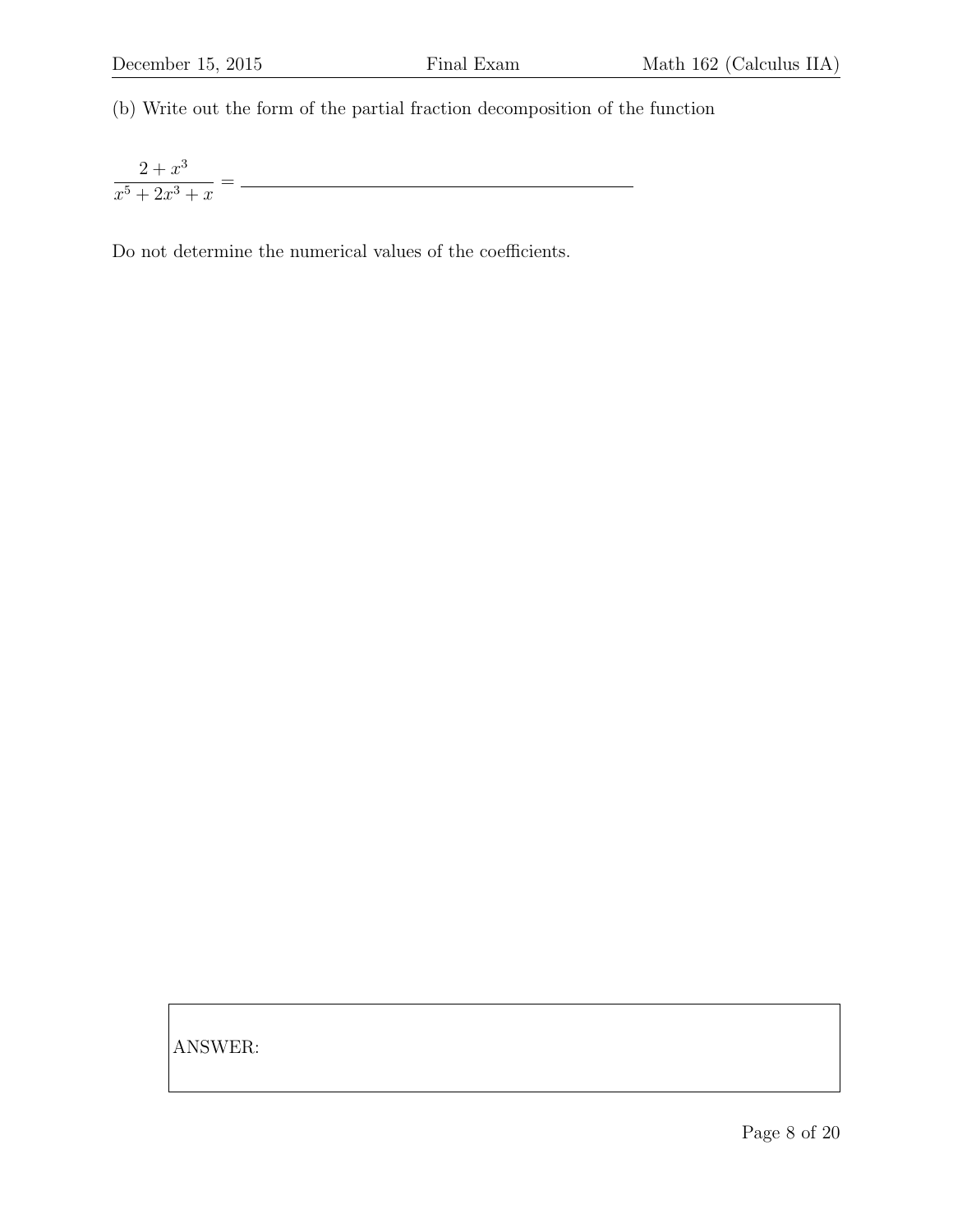(c) Let

$$
f(x) = \frac{1}{x} + \frac{4x + 5}{x^2 + 1}.
$$

Evaluate

$$
\int f(x)dx.
$$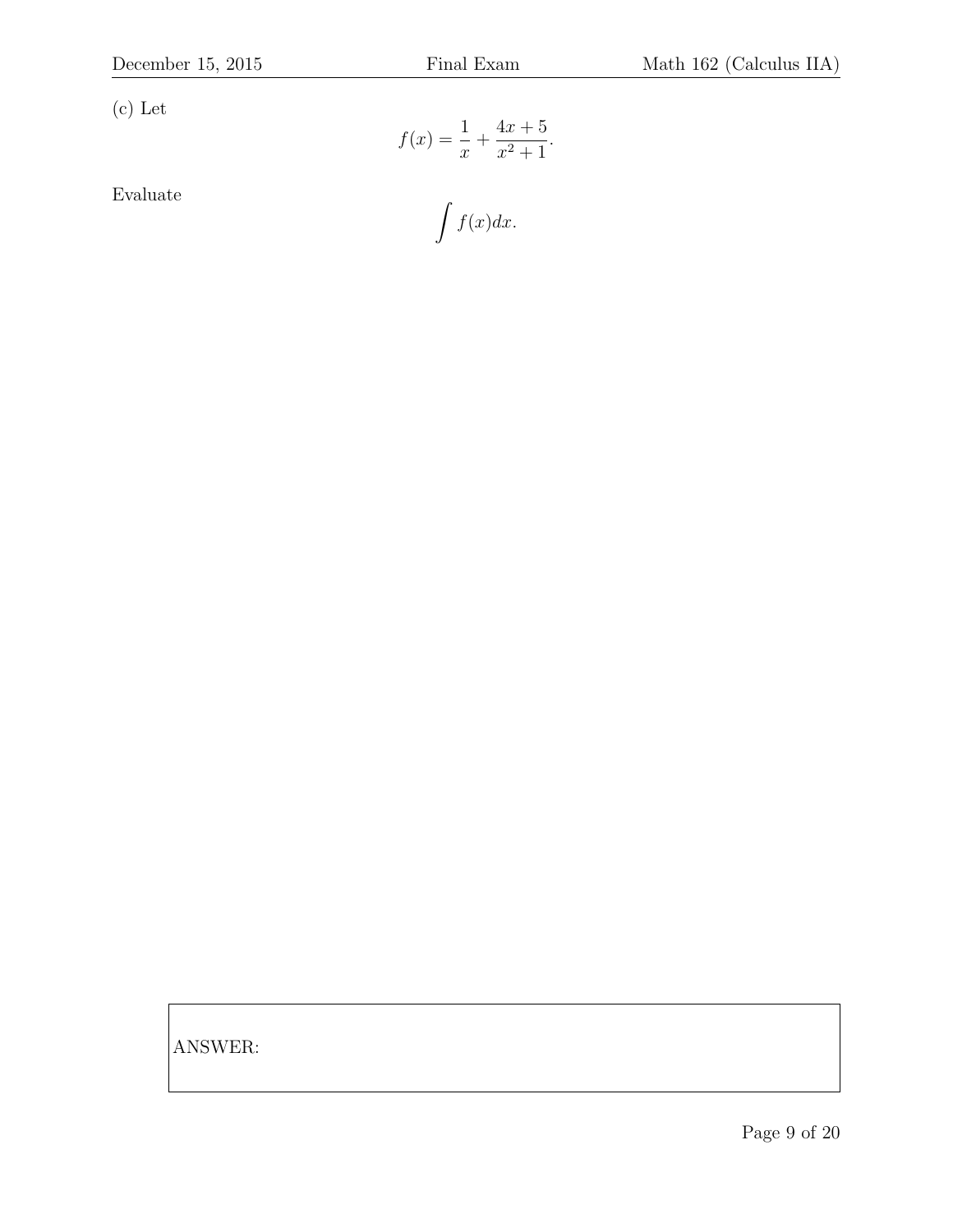# 5. (15 points)

Use the polar area formula to find the area of one leaf of the three leafed rose, the polar curve defined by  $r = \sin 3\theta$ , that is the area for  $0 \le \theta \le \pi/3$ .

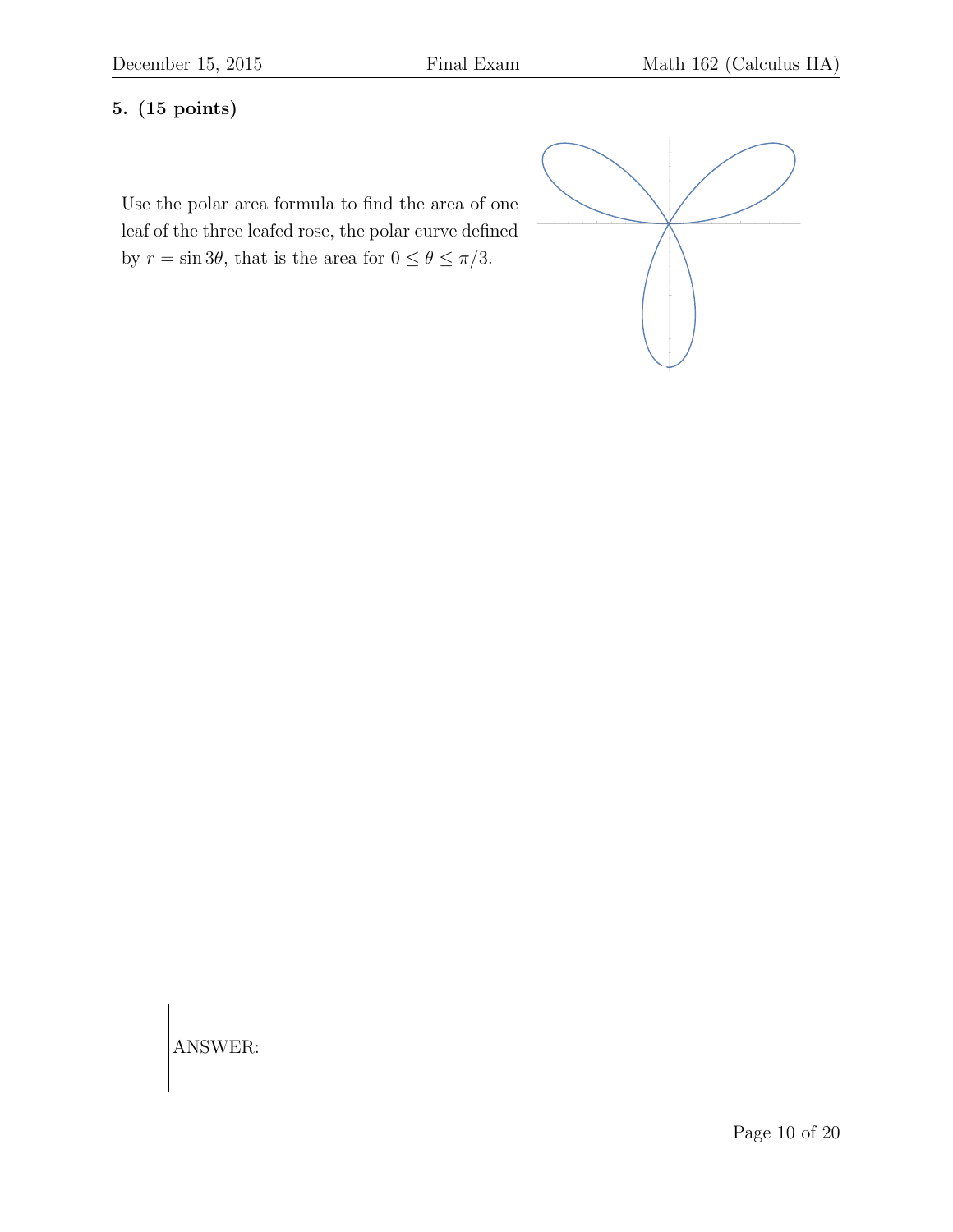Find the arc length of the astroid, the parametric curve defined by  $x = \cos^3 t$  and  $y = \sin^3 t$  for  $0 \le t \le 2\pi$ .

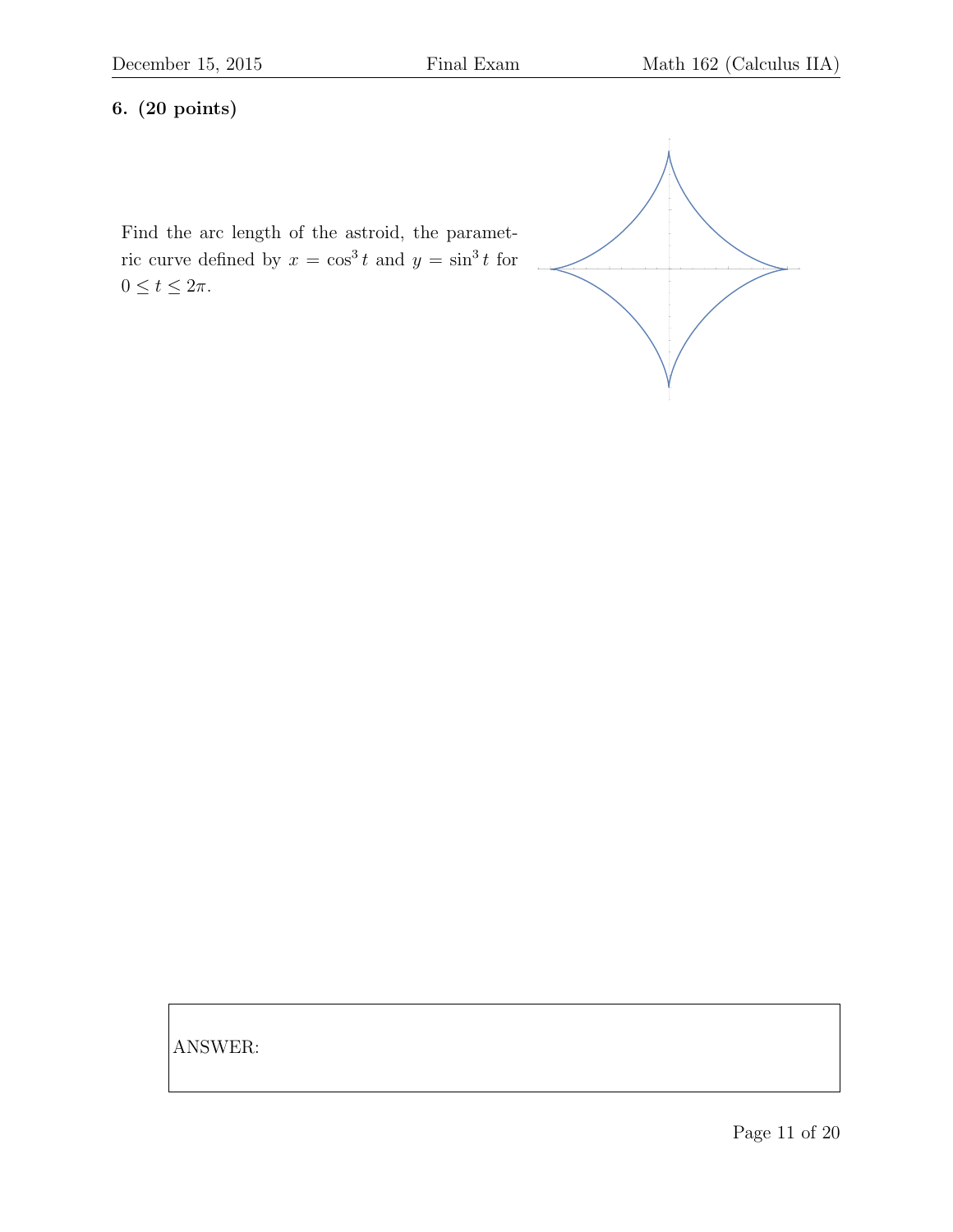# Part B

### 7. (20 points)

(a) Find a power series representation centered at 1 as well as the radius and interval of convergence for the function

$$
f(x) = \frac{2(x-1)}{1 + 2(x-1)^2}.
$$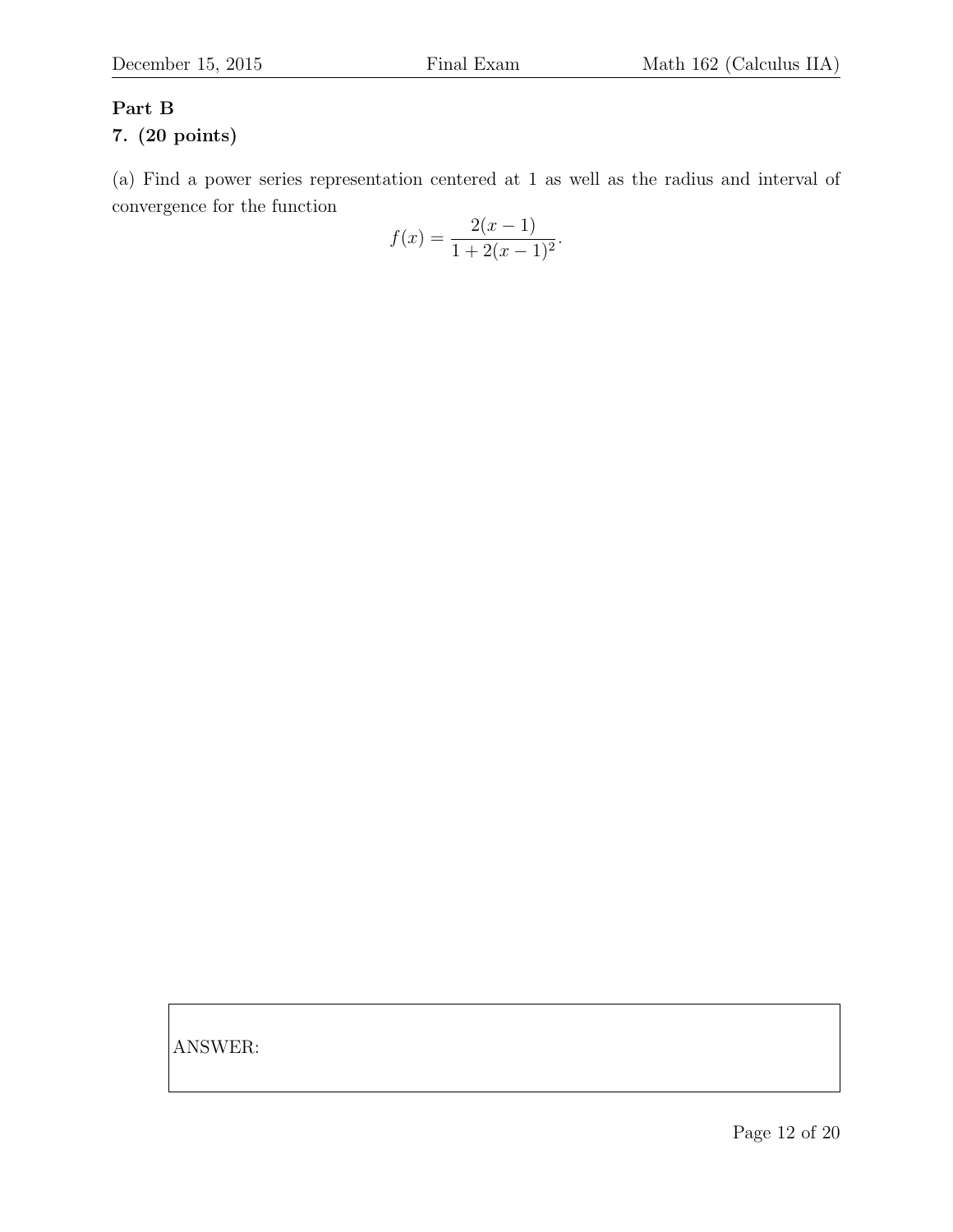(b) Write the following integral as a power series in x. What is the radius of convergence of this power series?

$$
\int \frac{2(x-1)}{1+2(x-1)^2} dx
$$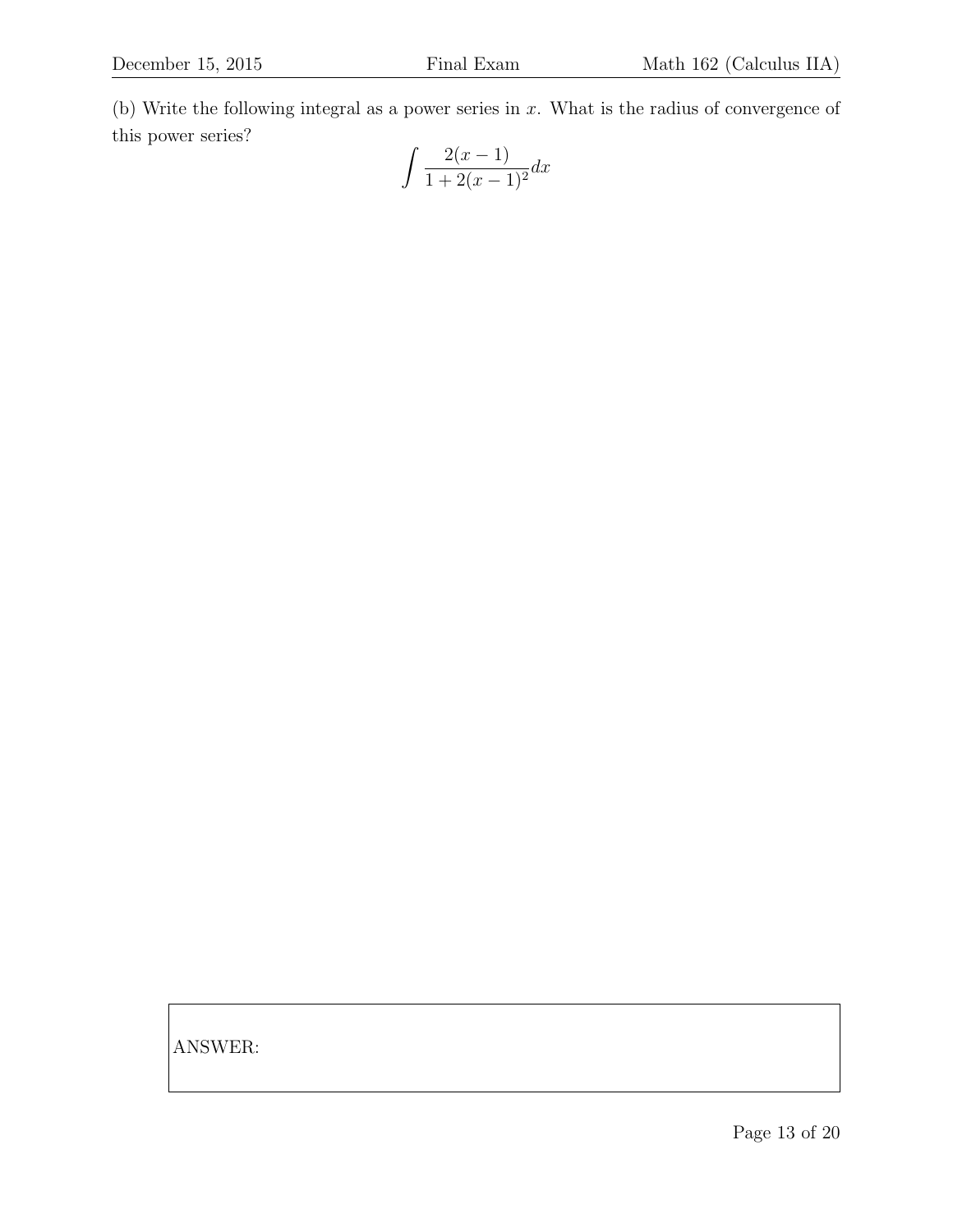Determine whether the series is absolutely convergent, conditionally convergent, or divergent.

$$
\sum_{n=1}^\infty \frac{(-1)^n}{n-2\sqrt{n}+2}
$$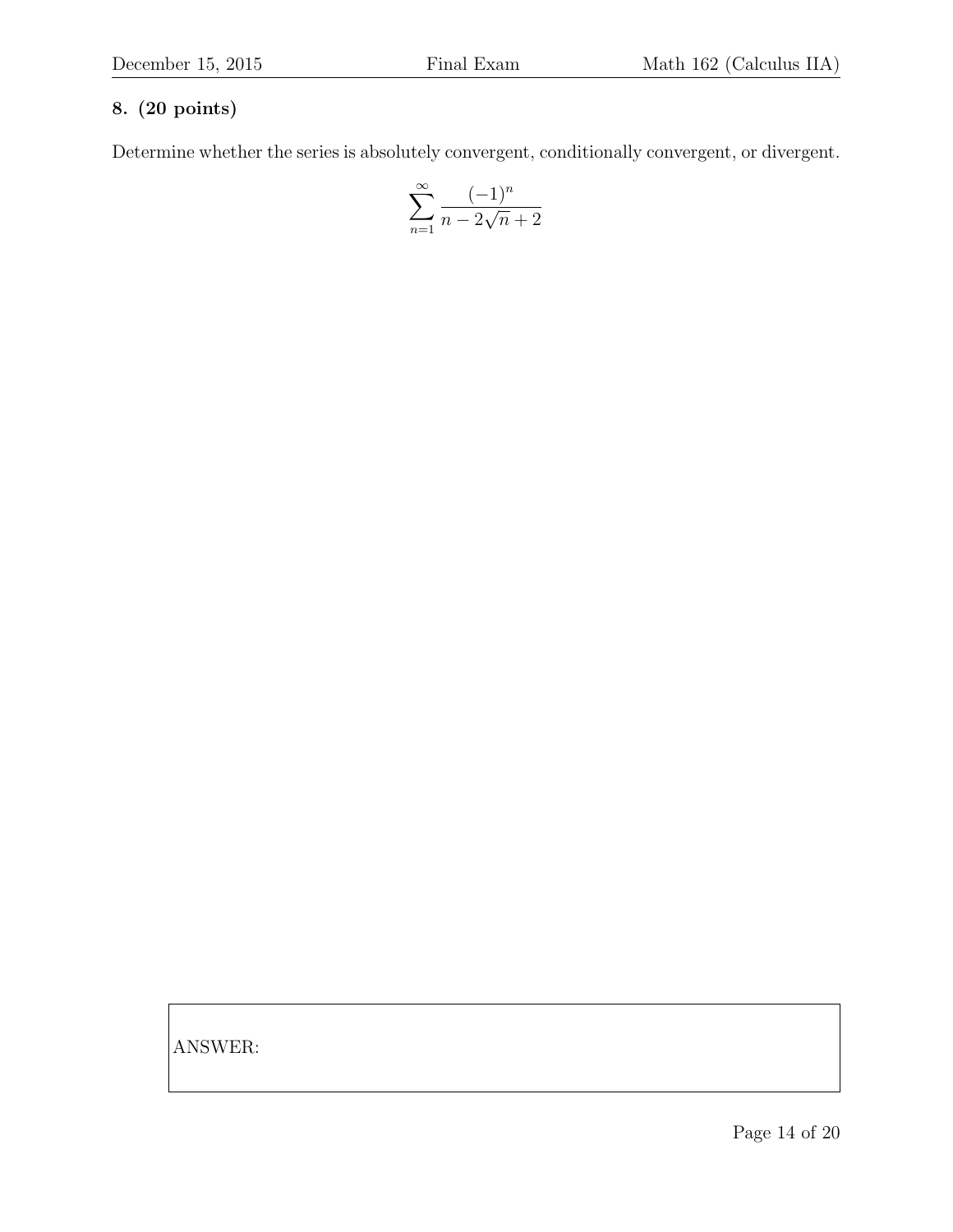Find the radius of convergence and interval of convergence of the series

$$
\sum_{n=1}^{\infty} \frac{(-1)^n x^n}{4^n (n+1)}.
$$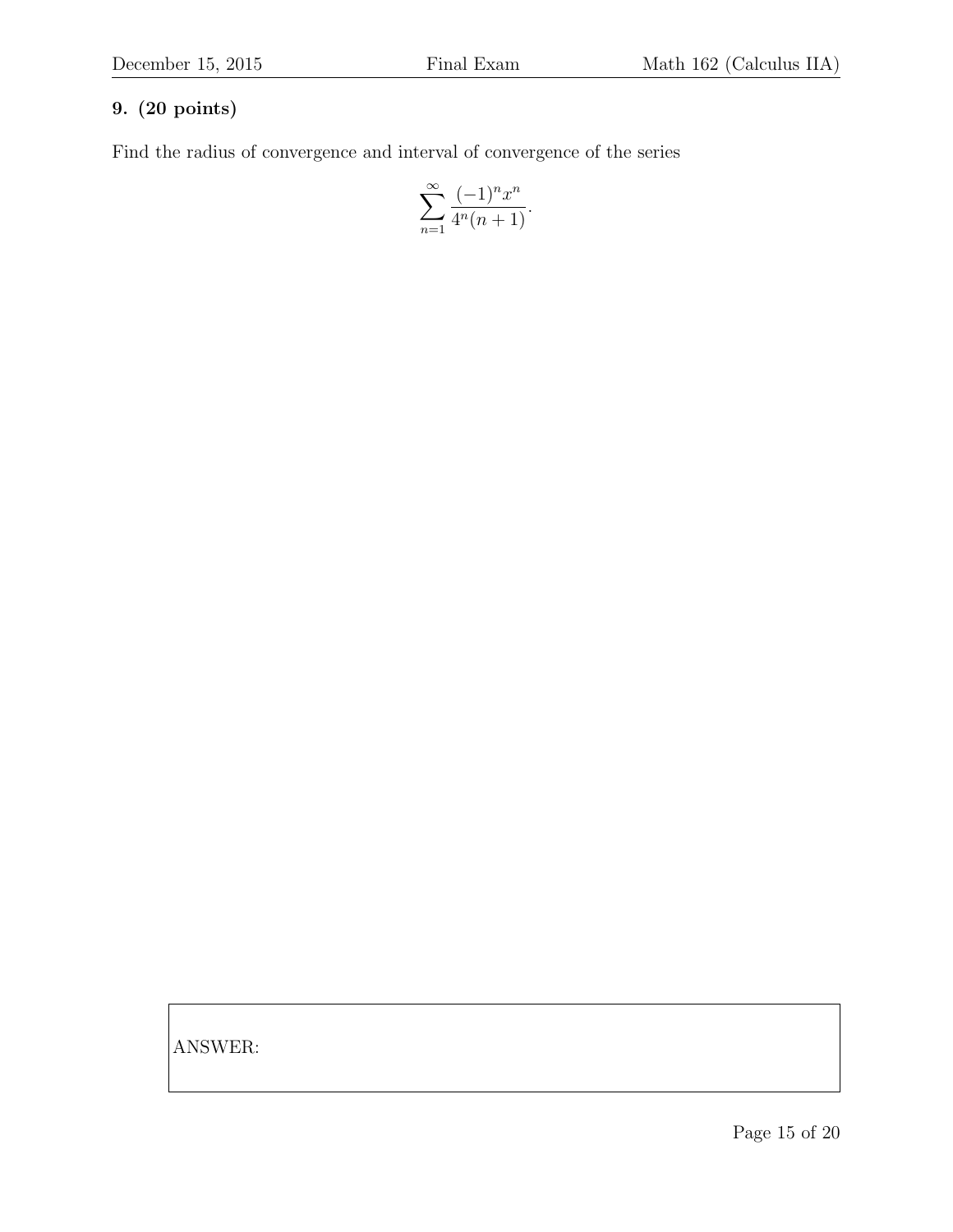(a) Find the Taylor series centered at 0 of the function

$$
g(x) = \tan^{-1}(x^2) - x^2,
$$

as well as the radius of convergence.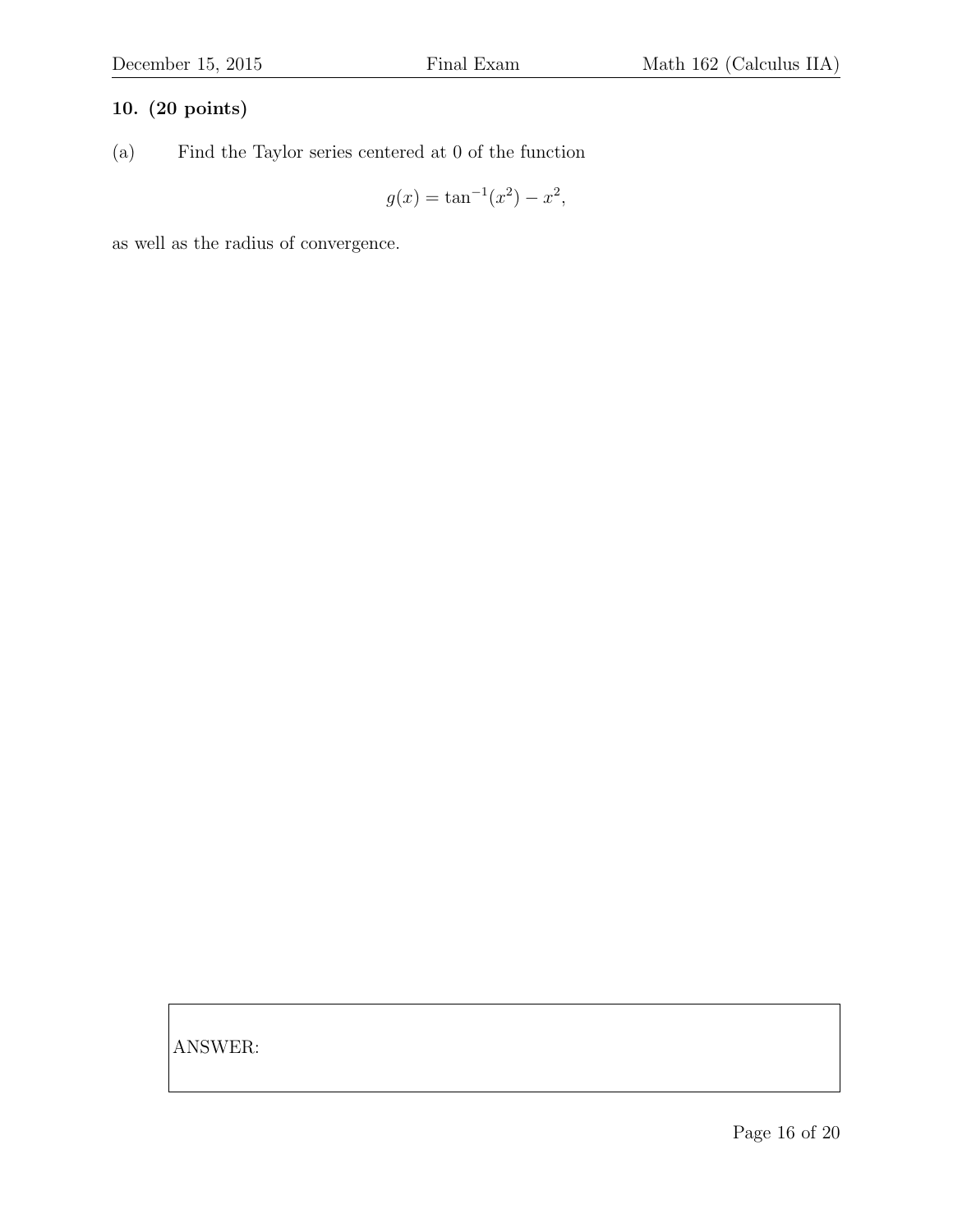(b) Write the derivative of  $g(x)$  as a power series and use it to calculate

$$
\frac{dg(x)}{dx}\Big|_{x=0}
$$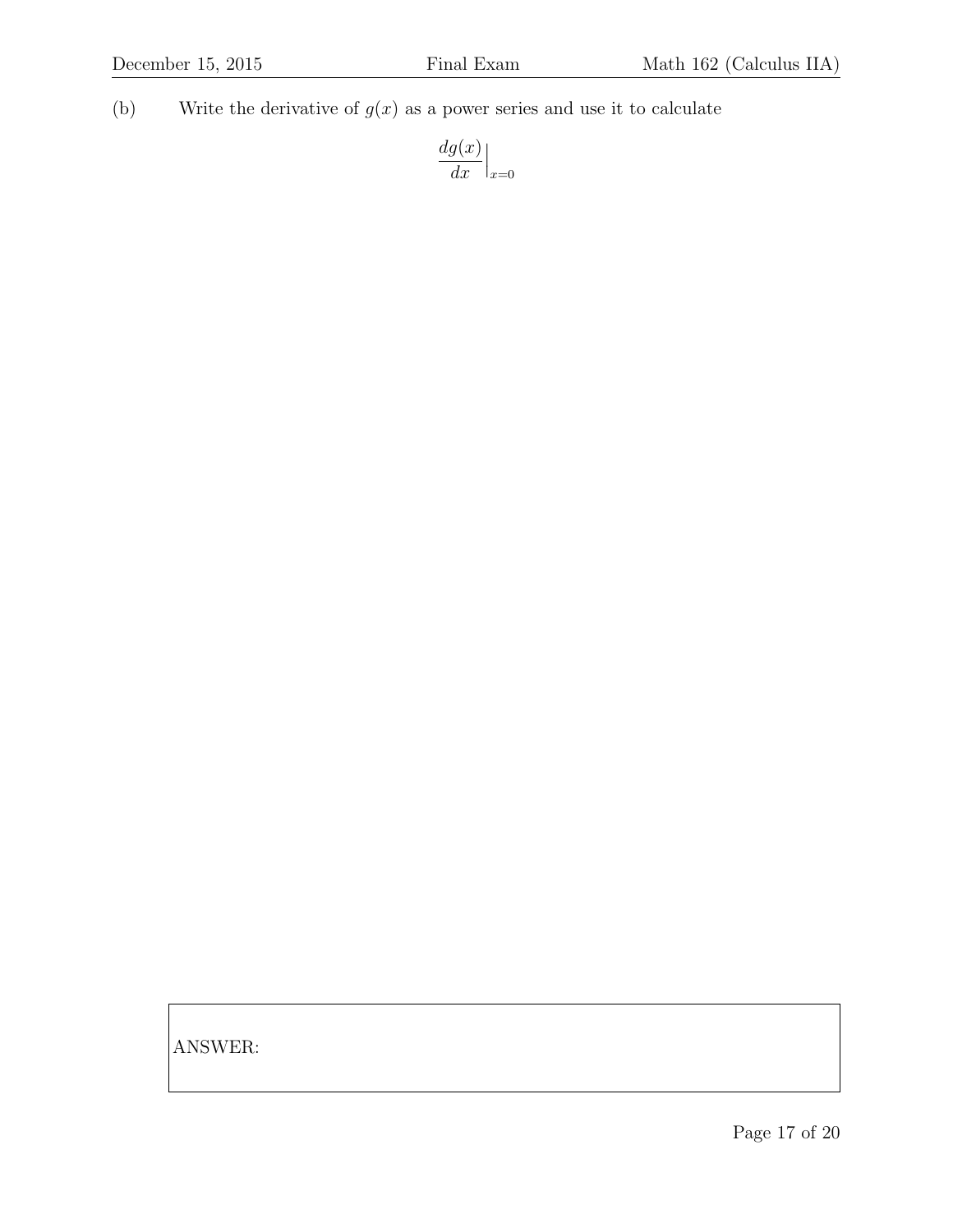(a) Determine whether the series

$$
\sum_{n=1}^{\infty} (-1)^n \frac{n!}{n^n}
$$

is absolutely convergent, conditionally convergent, or divergent.

Hint: You may use the fact that  $\lim_{n\to\infty} (1 + \frac{1}{n})^n = e$ .